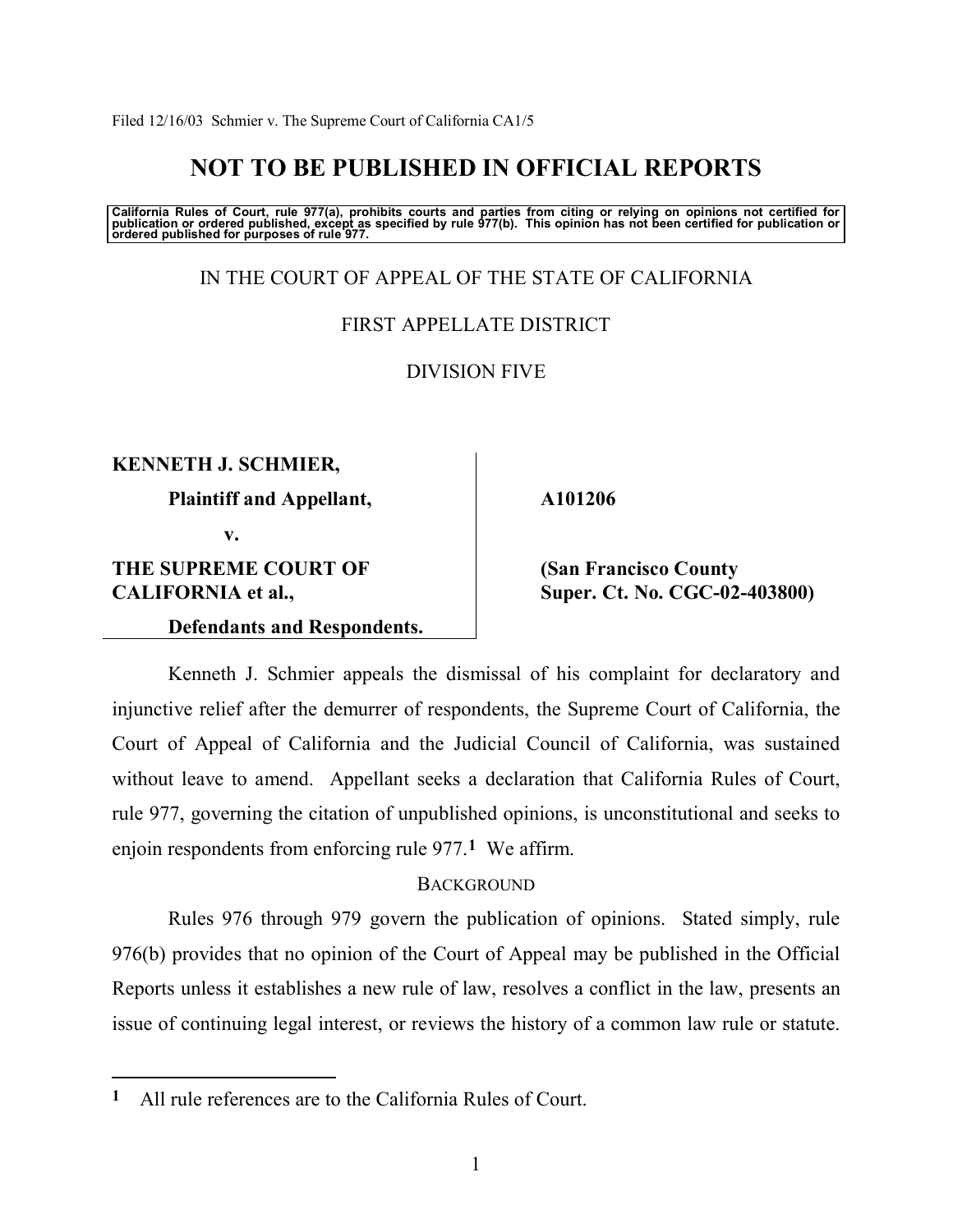Rule 978 establishes the procedure for requesting publication of appellate opinions. Rule 979 establishes a similar procedure for requesting depublication of appellate opinions.

Rule 977 (the "no-citation" rule), at issue in this appeal, provides in relevant part:

 ì(a) An opinion of a Court of Appeal or an appellate department of the superior court that is not certified for publication or ordered published shall not be cited or relied on by a court or a party in any other action or proceeding except as provided in subdivision (b).

ì(b) Such an opinion may be cited or relied on:

 $\degree$ (1) when the opinion is relevant under the doctrines of law of the case, res judicata, or collateral estoppel; or

 $\degree$ (2) when the opinion is relevant to a criminal or disciplinary action or proceeding because it states reasons for a decision affecting the same defendant or respondent in another such action or proceeding."

This is appellant's third appeal on behalf of himself or as counsel for his brother, Michael Schmier (Schmier), challenging rules 976 through 979. In the first appeal, *Schmier v. Supreme Court* (2000) 78 Cal.App.4th 703 (*Schmier I*), Schmier contended that these rules violate the federal and state constitutional separation of powers doctrine and the constitutional rights to freedom of speech, to petition the government for redress of grievances, to due process and to equal protection. He also contended that these rules conflict with Civil Code section 22.2 and the doctrine of stare decisis. (*Schmier I*, at pp. 706-707.) This court affirmed the dismissal of Schmier's action, which sought injunctive relief and a writ of mandate to compel respondents to publish all appellate opinions and to permanently enjoin them from enforcing rules 976 through 977. (*Schmier I*, at pp. 707, 712.) "The rules were established by persons in possession of a public office with authority to do so, and they comport with applicable statutory and constitutional requirements.<sup>"</sup> (*Id.* at p. 712.) The California Supreme Court denied Schmier's petition for review.

 In the second appeal, *Schmier v. Supreme Court* (2002) 96 Cal.App.4th 873, (*Schmier II*), Schmier alleged he was entitled to attorney fees for *Schmier I*, under the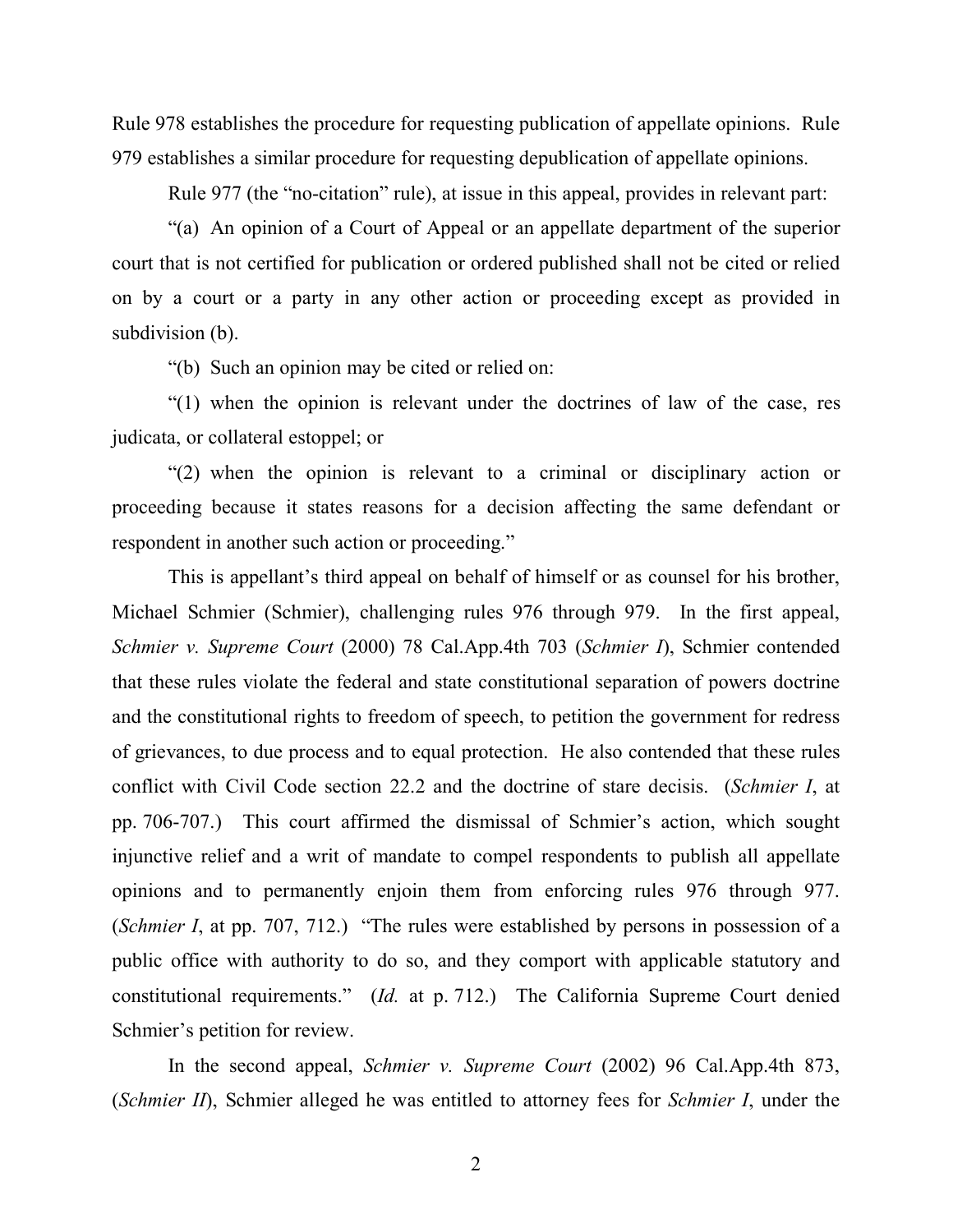private attorney general doctrine (Code Civ. Proc., ß 1021.5), though he had not prevailed, because the case conferred a significant benefit on the public by restricting the discretion of the Courts of Appeal to publish or not publish appellate opinions. The court rejected that contention and affirmed. (*Schmier II*, at pp. 876, 878-880, 882-883.)

While *Schmier II* was pending, appellant filed the instant action, individually and as a private attorney general (Code Civ. Proc., ß 1021.5), for declaratory and injunctive relief to permanently enjoin respondents from enforcing rule 977. He also sought nominal damages as a result of being precluded from citing and discussing unpublished opinions at oral argument in *Schmier I*, and the refusal of this court to consider appellant's citation of unpublished opinions in his written briefs in *Schmier II*. Appellant contends that on its face and as applied, rule 977 violates the constitutional rights to freedom of speech and to petition the government for redress of grievances. Respondents demurred on the ground that the rule is valid and therefore appellant's complaint failed to state a cause of action. (Code Civ. Proc., ß 430.10, subd. (e).) The trial court sustained the demurrer without leave to amend on the ground that rule 977 "is not legally or constitutionally infirm," and ordered the case dismissed.

#### **DISCUSSION**

A demurrer admits the truth of all material factual allegations, and we are required to accept them as such, together with those matters subject to judicial notice. (*Blank v. Kirwan* (1985) 39 Cal.3d 311, 318.) We review the judgment of dismissal de novo, and exercise our independent judgment as to whether the complaint states a cause of action. (*Lazar v. Hertz Corp.* (1999) 69 Cal.App.4th 1494, 1501.)

 In *Schmier I*, this court held that the challenged rules did not violate the First Amendment. Appellant argues that a post-*Schmier I* decision by the United States Supreme Court should lead to a reevaluation of that issue. In *Legal Services Corp. v. Velazquez* (2001) 531 U.S. 533, the court considered a challenge to the Legal Services Corporation (LSC) funding provision. That provision permitted LSC lawyers to represent clients challenging the level of welfare benefits they received, but precluded the lawyers from arguing that any applicable state statute conflicts with a federal statute or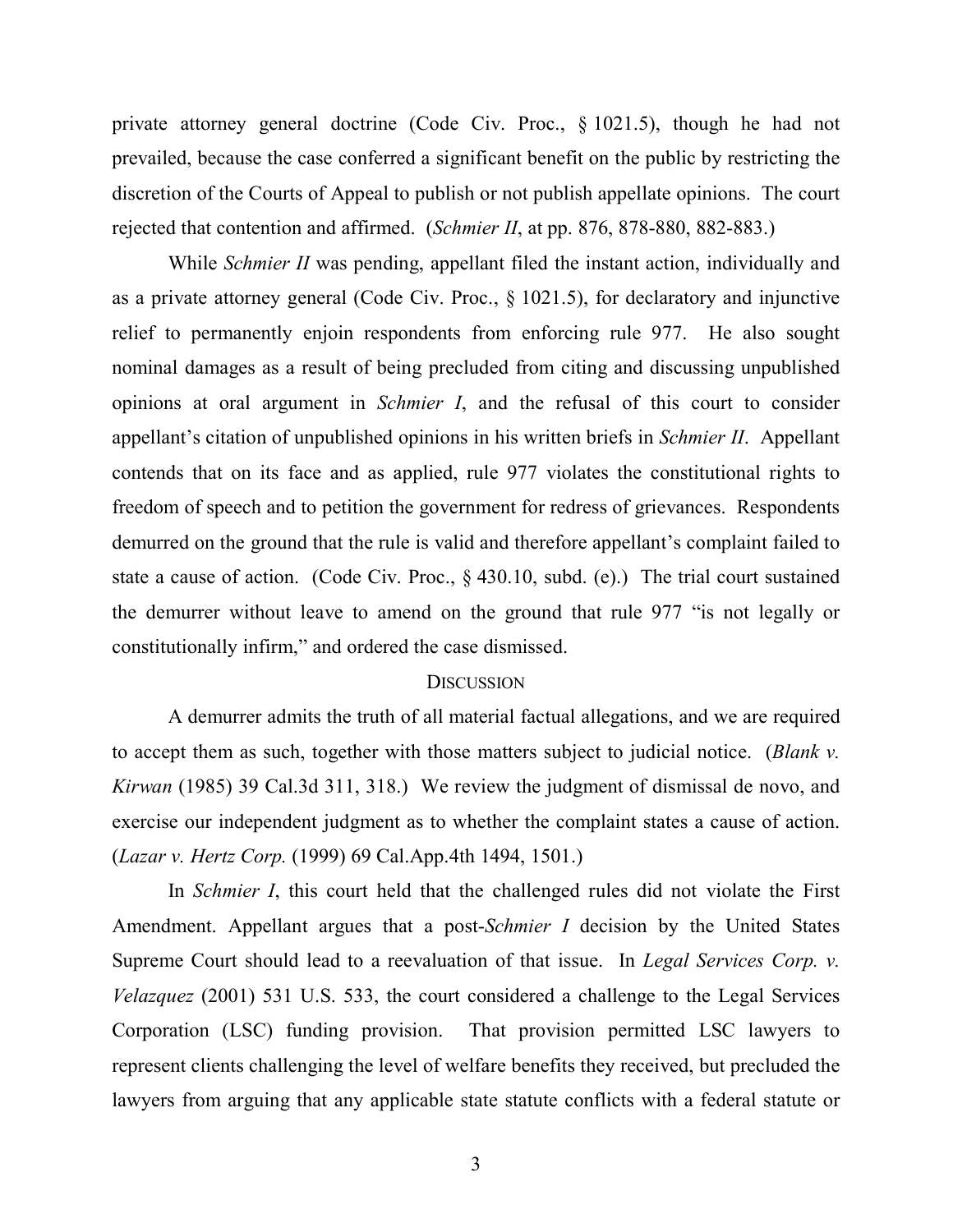that either the state or federal statute violates the United States Constitution. Over a strong dissent, the high court ruled that the challenged provision was a viewpoint-based discrimination that violated the First Amendment. (*Legal Services Corp.*, at pp. 536- 537.) "By seeking to prohibit the analysis of certain legal issues and to truncate presentation to the courts, the enactment under review prohibits speech and expression upon which courts must depend for the proper exercise of the judicial power. (*Id.* at p. 545.) "A scheme so inconsistent with accepted separation-of-powers principles is an insufficient basis to sustain or uphold the restriction on speech.<sup>3</sup> (*Id.* at p. 546.)

*Legal Services Corp. v. Velasquez* is inapposite. First, the "no-citation" rule does not discriminate between competing viewpoints. No unpublished case may be cited regardless of its position on any particular issue. Second, counsel is not precluded from advancing any argument to a court. In fact, a contention that rests on the reasoning of an unpublished decision may be asserted in a party's brief or argued in court. The party may not, however, reference the unpublished decision adopting the argument. Third, no separation of powers issue exists; the sole limitation is self-imposed by the judiciary.

 In a decision that focused on the First Amendment implications of disciplining a lawyer for comments about a pending case made outside the courtroom, the high court stated that "in the courtroom itself, during a judicial proceeding, whatever right to 'free speech<sup>3</sup> an attorney has is extremely circumscribed." (*Gentile v. State Bar of Nevada*)  $(1991)$  501 U.S. 1030, 1071.) As we concluded in *Schmier I*, the "no-citation" rule does not encroach on this "extremely circumscribed" right.

### **DISPOSITION**

The judgment is affirmed.